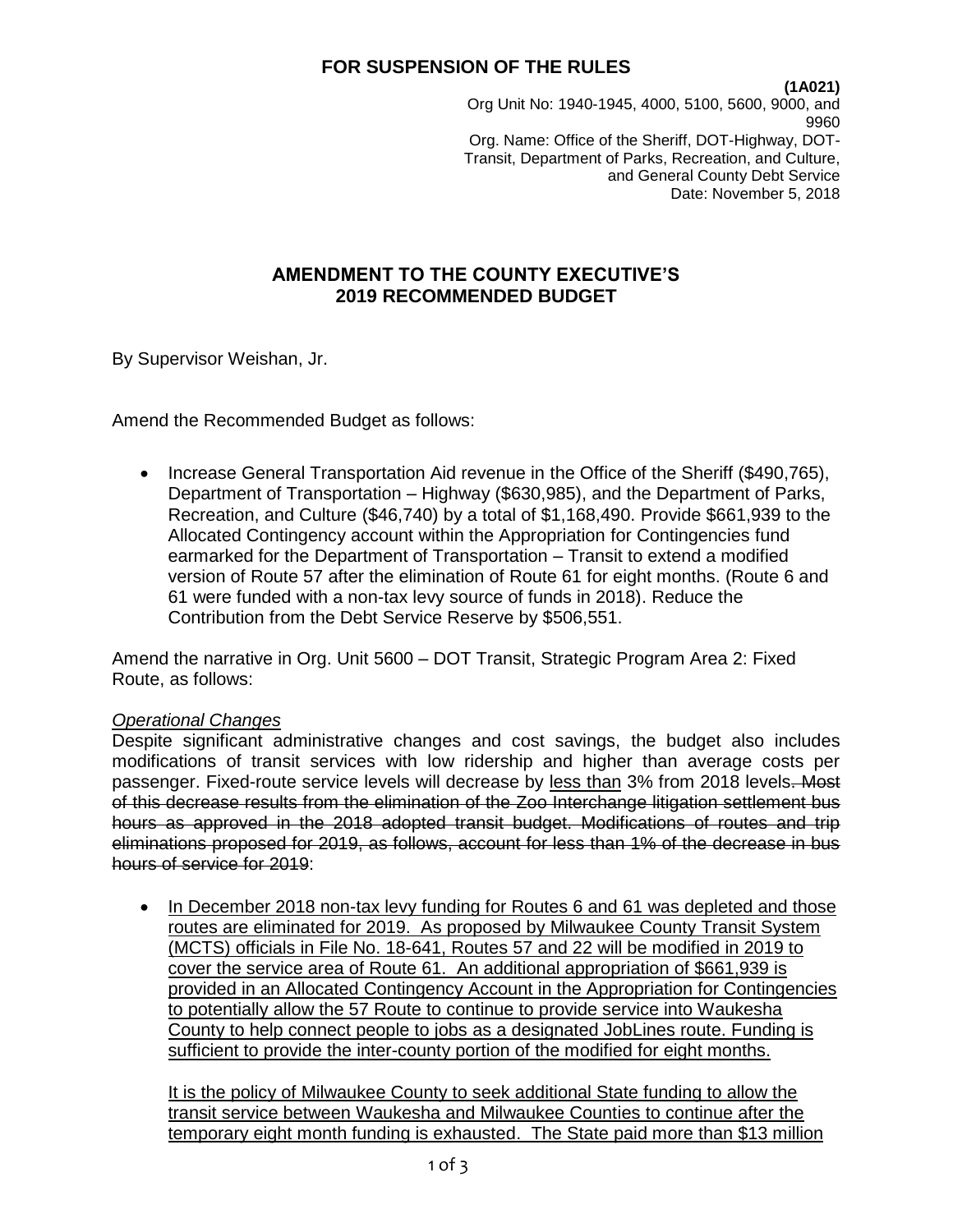### **(1A021)**

Org Unit No: 1940-1945, 4000, 5100, 5600, 9000, and 9960 Org. Name: Office of the Sheriff, DOT-Highway, DOT-Transit, Department of Parks, Recreation, and Culture, and General County Debt Service Date: November 5, 2018

to help settle a lawsuit that, among other things, alleged the Zoo Interchange Expansion Project discriminated against communities of color by not including public transit improvements. Governmental Affairs staff will communicate to State policymakers the need for non-tax levy funding to continue inter-county transit service to connect workers with jobs. In addition, Government Affairs staff shall discuss with Waukesha County officials opportunities to share in the cost of providing this transit service. Government Affairs staff shall also engage groups supportive of the JobLines including, but not limited to, the Black Health Coalition of Wisconsin (BHCW) and the Milwaukee Inner-City Congregations Allied for Hope (MICAH), in the effort to secure funding to continue the service. Governmental Affairs staff shall also communicate with groups such as the Regional Transit Leadership Council that are dedicated to advancing regional transit through publicprivate partnership.

The Director of Transportation, working in conjunction with the Managing Director of MCTS, Governmental Affairs staff, and the Committee on Transportation, Public Works, and Transit will:

- Study the cost-effectiveness, needs, and utilization by passengers and businesses served through extending Route 57 into Waukesha County and report to the Committee as soon as practical after the adoption of the 2019 Budget.
- If the Committee finds extending Route 57 appropriate, the funds for the extension will be released from the Allocated Contingency Account to the Department of Transportation DOT-Transit upon approval of the County Board.
- Upon approval of extending Route 57, DOT and Government Affairs staff will provide a report to the County Board no later than the Committee meeting cycle seven months after fund dispersal on efforts to secure a non-tax levy source of funds to continue the service into Waukesha County after the eight month funding is exhausted.

Amend the narrative in Org. Unit No. 9960 – General County Debt Service as follows:

DEBT SERVICE CONTRIBUTIONS

Reserve for County Bonds (4703)

The 2019 contribution from the Reserve for County Bonds is \$3,854,104 \$3,347,553, which is a decrease of \$2,700,606 \$3,207,157 compared to the 2018 Adopted Budget.